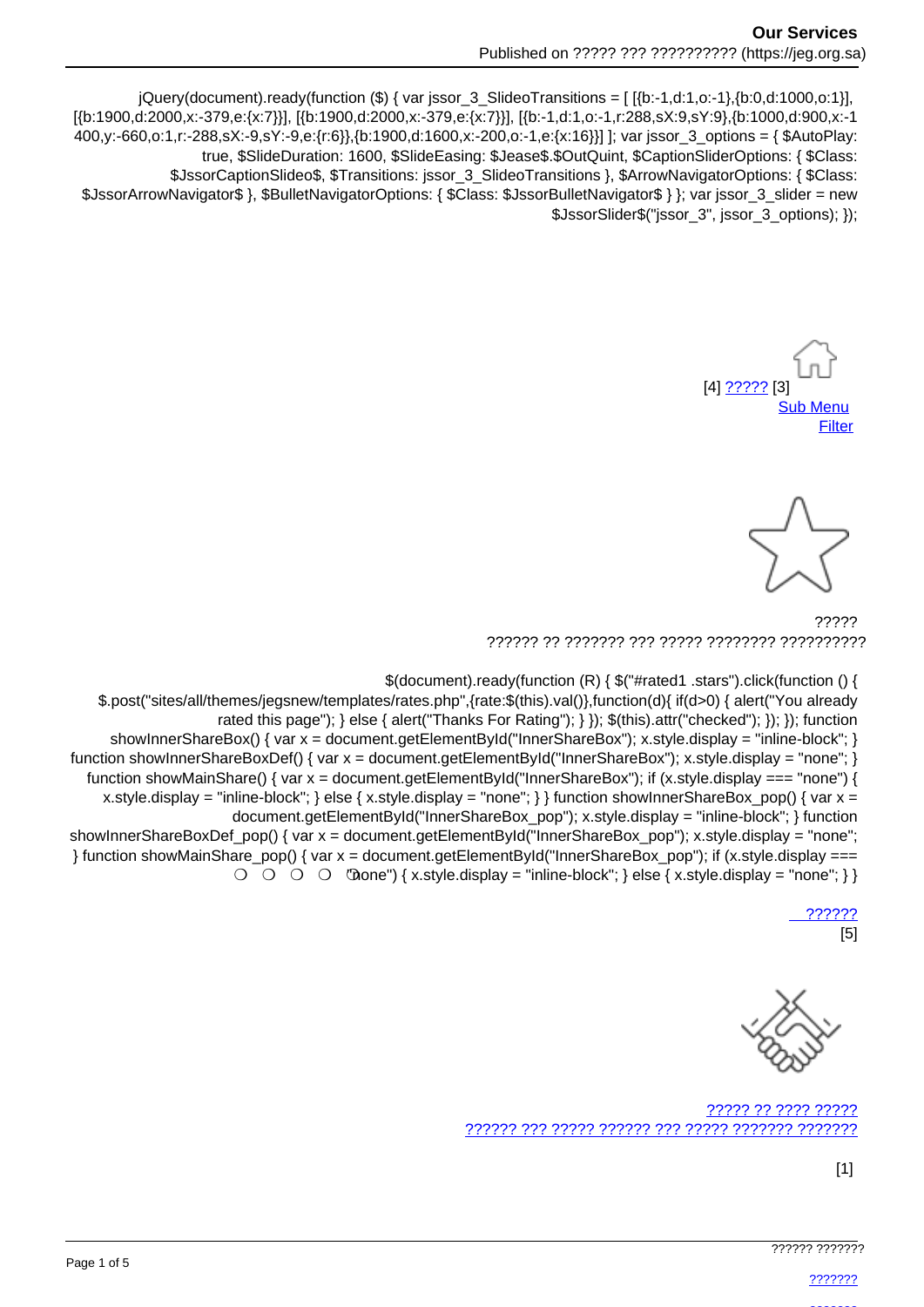

??? ????? 

 $[6]$ 



????????? <u>רדרדרדרד רדרדרד רדרדרד רד רדרדרדר רדרדרד הדרדרד רדרדר רד רדרדרדר רדרדרדר רדרד רדרד רדרדרדרדרד רדר דרדרד רדרד </u>

 $[7]$ 



**???? C2C** 



??????? ??????? ????????? 

 $[8]$ 



7777777 

 $[9]$ 

777777 7777777

2222222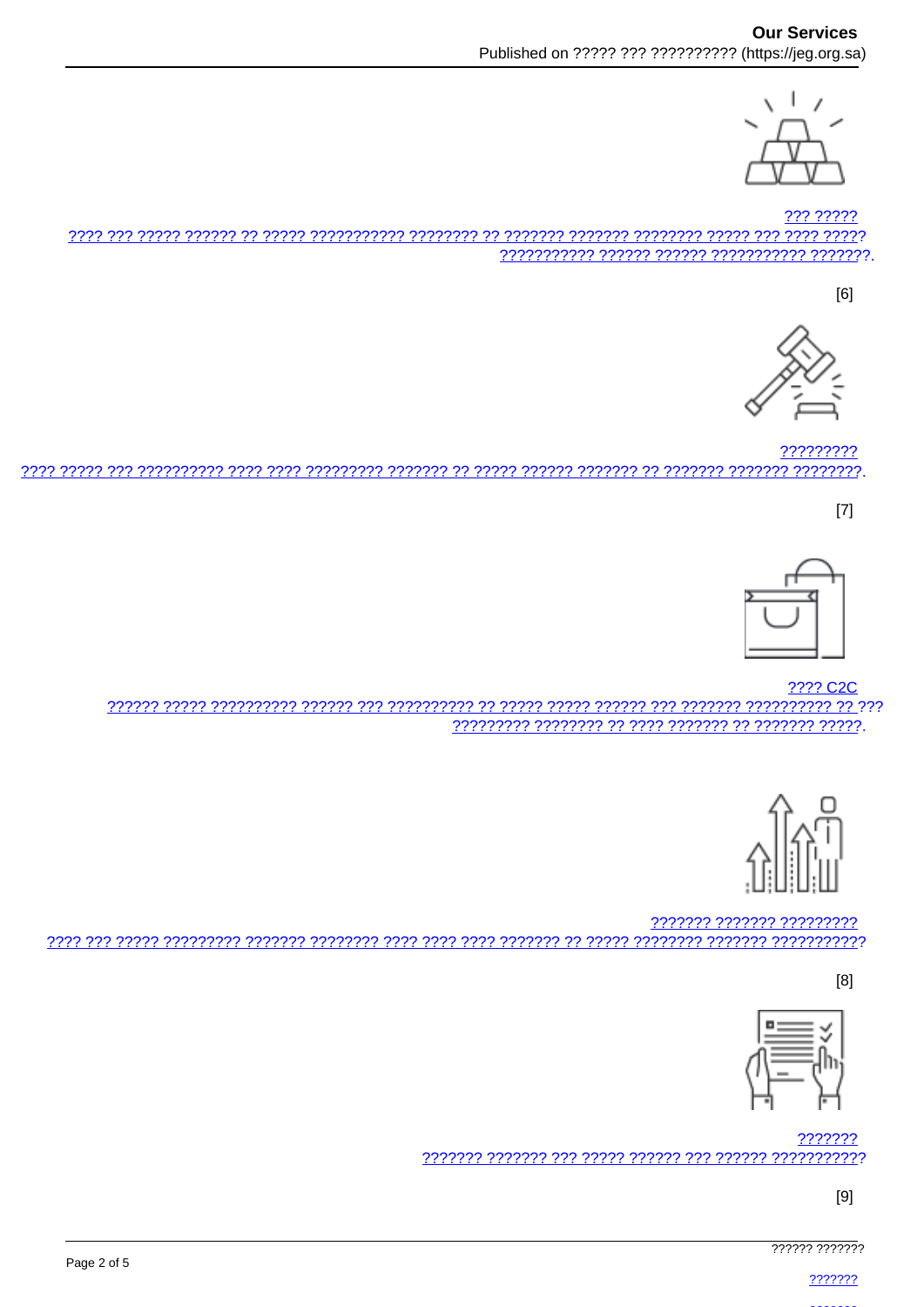

???? ??????? 7777 77 7777777 77777777 77 7777777

 $[10]$ 



????? ??????? 

 $[11]$ 

?????

????? ?? ???? ?????

<u> ??? ?????</u>

?????????

???? C2C (?????)

??????? ??????? ?????????

???????

???? ??????? (?????)

22222 2222222

???????

<u> ???? ????? ????????? ???????</u>

???????? ?????????

 $????????? (?????)$ 

????? ????????

?????? ????????

????????

777777 7777777

2222222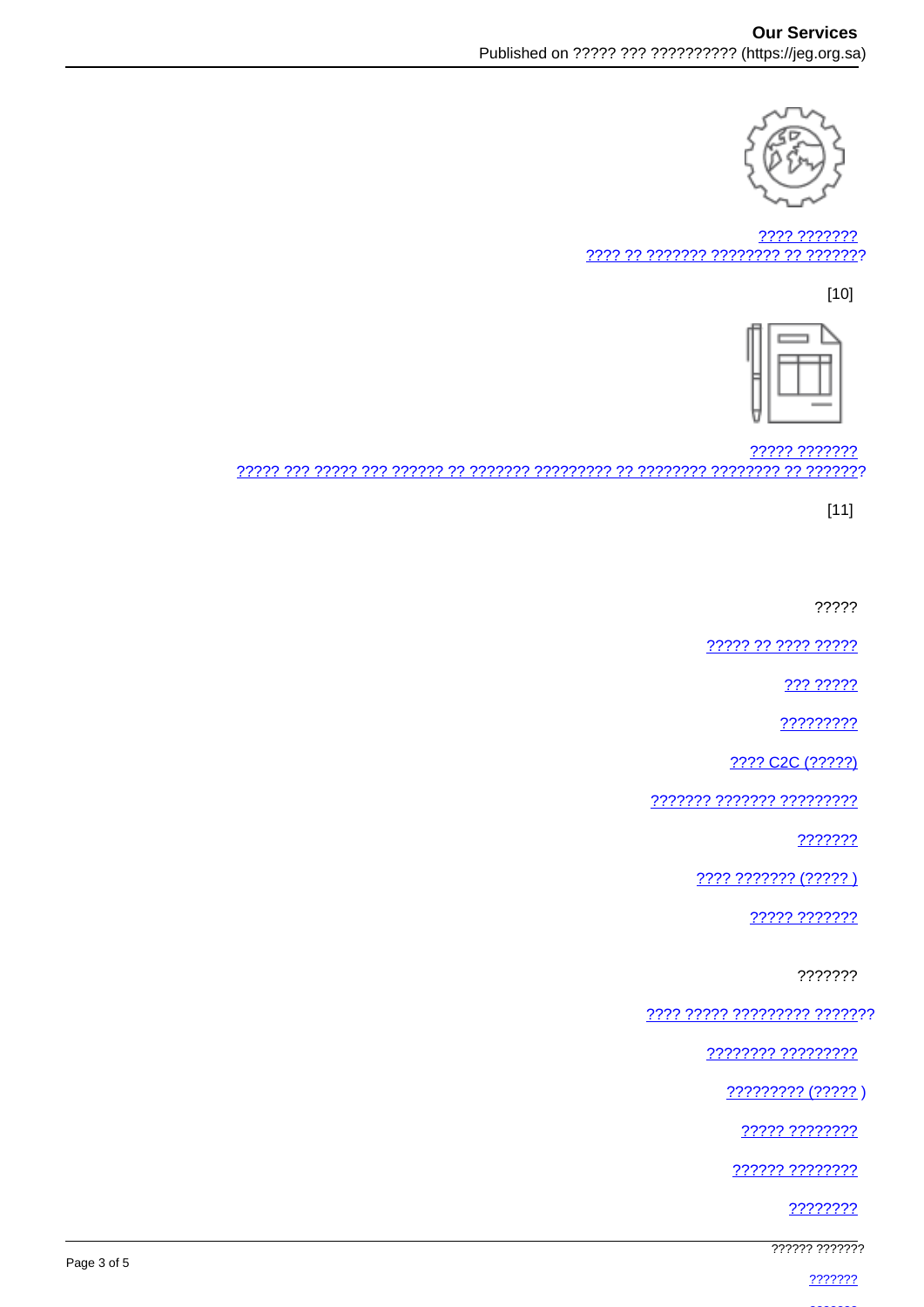???? ???? ??? (????? )

222222 2222222

???? ???????

?????

<u> ????? ?????? ????? ????? ????</u>

77777 7777 7777777

????? ?????? ?????? ???????

????? ????????? ????????

22222 22222 22222222

77777 777777777 7777777

<u> ????? ???????? ????????</u>

?????

???? ?????

2222.222

?????

<u>??????? ?????????</u>??

????????? ??????????

?????? ???????

????? ????????

?????? ????????

????? ?????

22222 2222222

?????? ?????????

??????

English

???????

?? ???????

777777 7777777

2222222